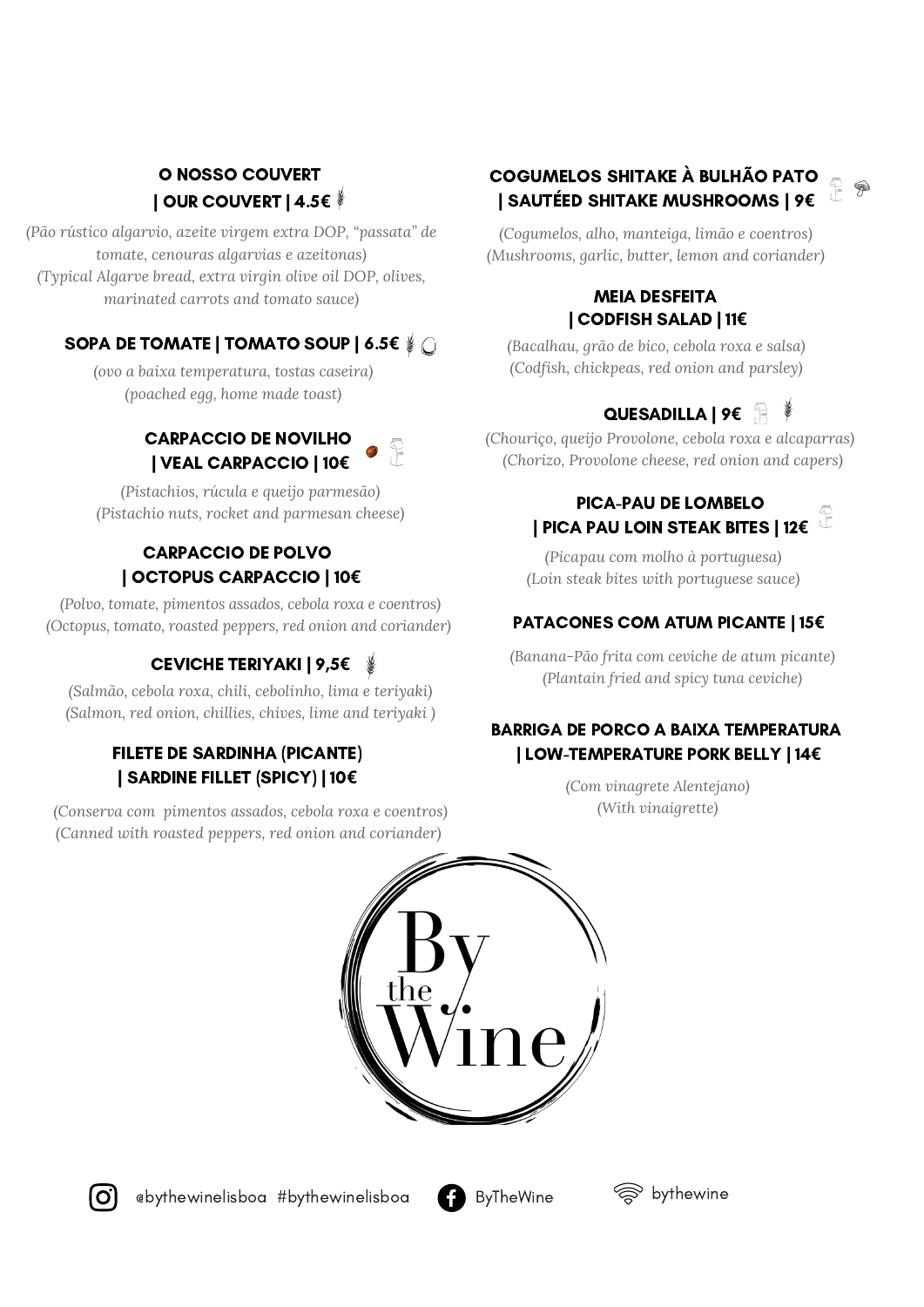### PREGO DO LOMBO | LOIN BEEFSTEAK SANDWICH | 11**€**

*(Pão, lombo, alho, batata frita) (Bread, loin beefsteak, garlic, french fries)*

### COURGETTE ASSADA COM LEGUMES CONFIT | ROASTED ZUCCHINI WITH CONFIT VEGETABLES | 15**€**

*(Alho francês, tomate e grão) (Leek, tomato and chickpeas)*

### POLVO GRELHADO COM ERVILHAS | ROASTED OCTOPUS WITH GREEN PEAS | 19**€**

*(Ervilhas, Chouriço Picante e Lima) (Green Peas, Spicy Chourizo and Lime)*

### CHULETÓN 700GR | 38**€**

*(Com batata assada e maionese caseira) (With roasted potato and homemade mayonese)*

## ENTRECÔTE | 32**€**

*(Com batata assada e maionese caseira) (With roasted potatos and homemade mayonese)*

#### BOCHECHA DE VITELA DE COLHER | VEAL CHEEK IN RED WINE | 16**€**

*(Vinho tinto, cogumelos, batata assada) (Red wine, mushrooms, roasted potatos)*

# TATAKIS IBÉRICOS

#### PRESA DE PORCO IBÉRICO DE BELLOTA | IBERIAN PORK COLLAR EYE | 30**€**

*(Com batata frita ) (With fried potatos)*

# G U A R N I Ç Õ E S SIDE DISHES

**SALADA** | SALAD | 4**€**

BATATA ASSADA | ROASTED POTATO| 4**€**

BATATA FRITA | FRIED POTATO | 3**€**



ebythewinelisboa #bythewinelisboa  $\Box$  ByTheWine  $\otimes$  bythewine



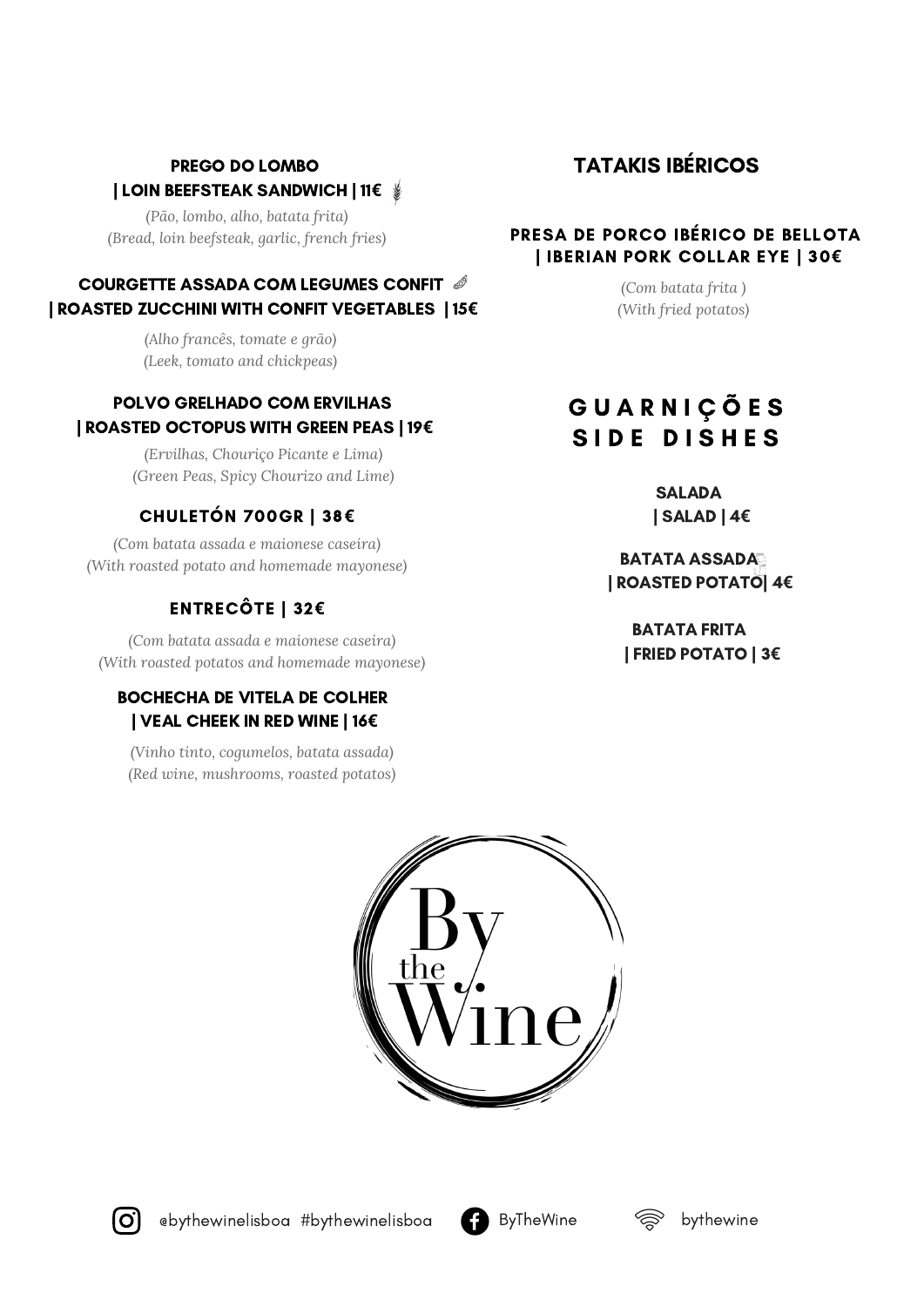

#### QUEIJO ALENTEJANO MEIA CURA | ALENTEJO HALF CURED CHEESE | 7**€**

QUEIJO DE ALENTEJANO AMANTEIGADO | ALENTEJO SOFT CHEESE | 6**€**

#### TÁBUA DE QUEIJOS PORTUGUESES | PORTUGUESE CHEESE SELECTION | 16**€**

*(Queijo da Ilha, Alentejano meia cura, Alentejano amanteigado e compota de figo) (São Jorge (Azores) cheese, Alentejo half cured cheese , Alentejo soft cheese and fig jam)*

#### TÁBUA MISTA DE EMBUTIDOS BELLOTA E QUEIJOS | BELLOTA CHARCUTERIE AND CHEESE SELECTION | 25**€**



E M B U T I D O S CHARCUTERIE MALDONADO **BELLOTA** 



*(40 meses de cura) (40-month curing period)*

CHOURIÇO IBERICO DE BELLOTA | BELLOTA CHORIZO | 10**€**

LOMBO IBERICO DE BELLOTA | BELLOTA LOIN | 12**€**

SALSICHÃO IBERICO DE BELLOTA | BELLOTA SALSICHÓN | 10**€**

#### VIRUTAS DE PRESUNTO EM TOSTA CASEIRA HAM VIRUTAS WITH HOMEMADE TOAST | 7**€**

#### MISTA DE EMBUTIDOS DE BELLOTA | BELLOTA CHARCUTERIE SELECTION | 20**€**

*(Presunto Bellota, chouriço, lombo e salsichão) (Bellota ham,chorizo,cured loin and Salsichon)*